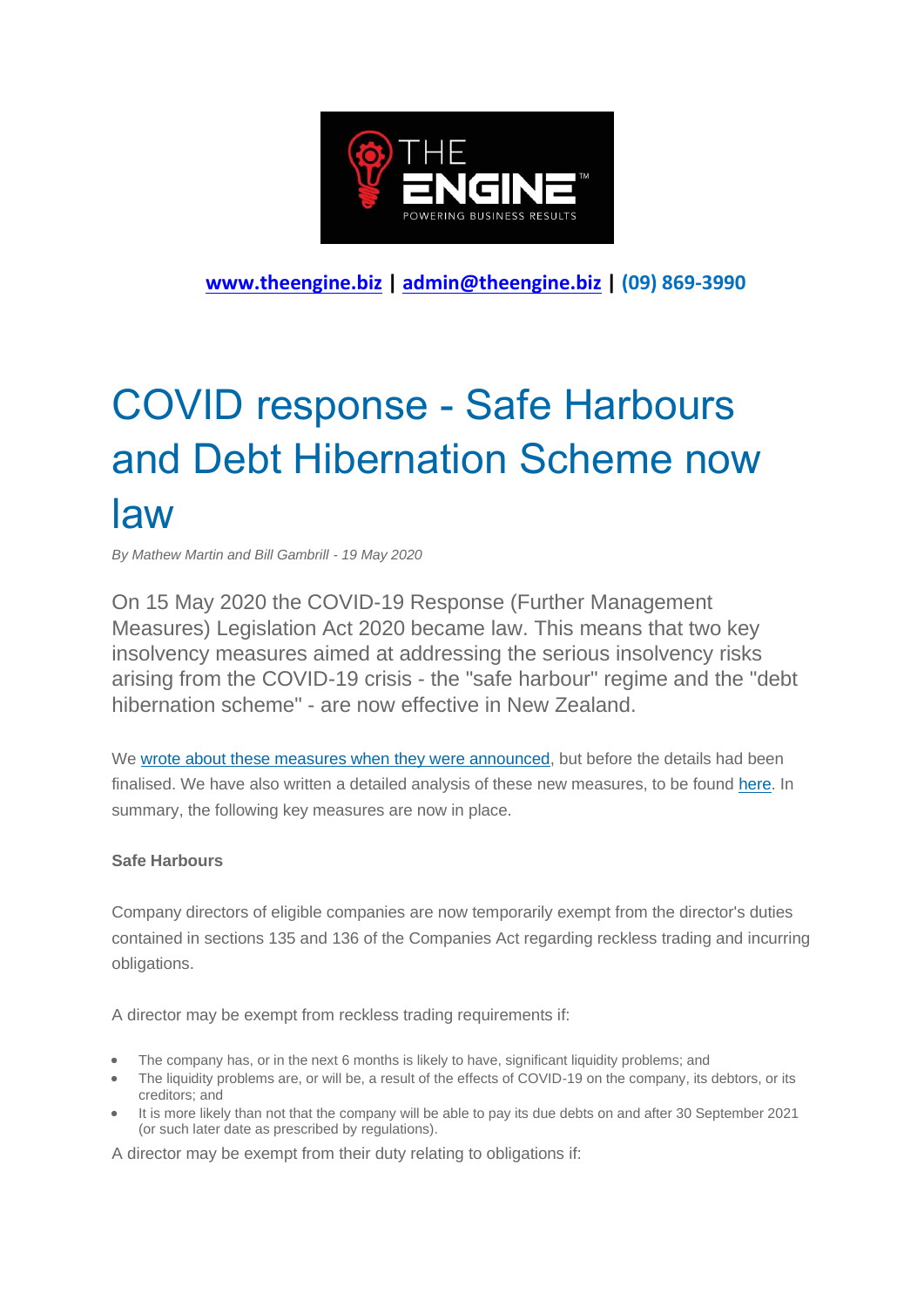- During the safe harbour period only, they agree to the company incurring an obligation; and
- At the time of agreeing to the company incurring the obligation, the director is, in good faith, of the opinion that the company has, or in the next 6 months is likely to have, significant liquidity problems.

The law now provides that, for the purposes of both of these duties, a director has reasonable grounds to believe that the company will be able to perform the obligation when it is required to do so, if the director, in good faith, is of the opinion that:

- The liquidity problems are, or will be, a result of the effects of COVID-19 on the company, its debtors, or its creditors; and
- It is more likely than not that the company will be able to pay its due debts on and after 30 September 2021 (or such later date as prescribed by regulations).

The safe harbour period is deemed to have commenced on 4 April 2020 (after the lockdown began), and will end on 30 September 2020. However, the Government can, by regulation, extend the "initial safe harbour period" to 31 March 2021, and can also create a "new safe harbour period" ending no later than 30 September 2021

## **Debt Hibernation Scheme**

Certain entities can make use of the debt hibernation scheme, to enter into business debt hibernation (BDH), for an initial period of one month and up to 6 months.

If an entity is in BDH, it is temporarily protected from the majority of creditors taking action to recover debts, including by way of legal proceedings, enforcement of security and exercising any right to recover property. Those protections are subject to some rights being retained by creditors, including (but not limited to) the rights of a creditor with security over the whole, or substantially the whole, of the entity's property. In practical terms this will mainly be financial lenders, mostly banks, who usually have General Security Agreements in place to secure lending provided to businesses.

The new Schedule 13, inserted into the Companies Act 1993, sets out a prescriptive regime for entities to deliver a notice to the Registrar of Companies of its intention to enter into BDH, to notify creditors, to seek creditors' approval, and other similar provisions.

Much with the safe harbour regime, access to BDH is time limited. Entities may not enter into BDH after 24 December 2020 (or such later date as prescribed by regulations). Finally, all of the provisions relating to BDH will be deemed to be repealed on 31 May 2022.

## **Putting into Practice**

What remains to be seen is how these measures will operate in practice.

For example, the complexity of the debt hibernation scheme makes it difficult to see how many businesses would be in a position to take advantage of the scheme without incurring significant advisory costs owing to the need to establish that the liquidity issues arose as a direct result of the Covid-19 lockdown. In reality, it will only be a small percentage of impaired companies who are able to say this was the primary cause of liquidity issues.